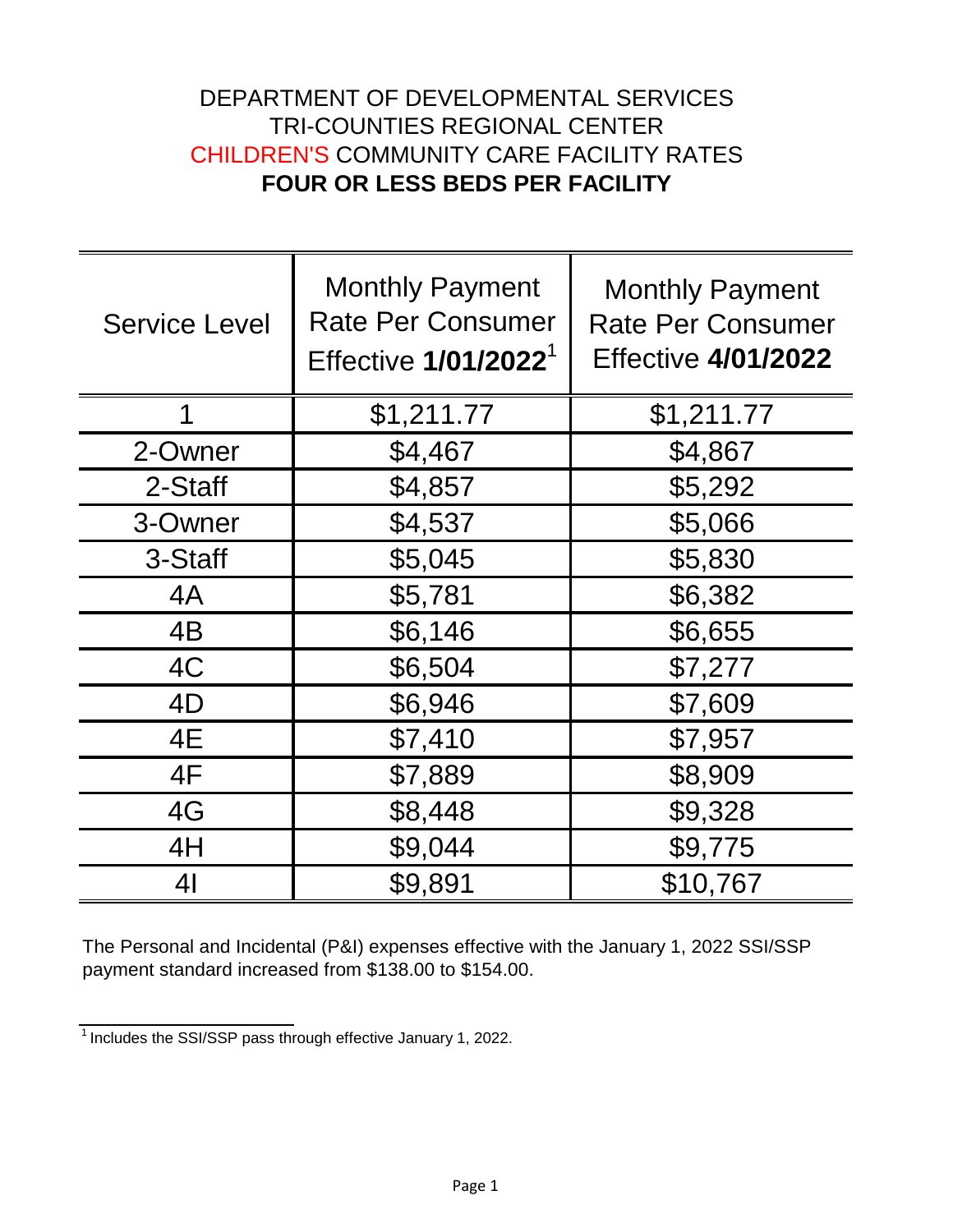## DEPARTMENT OF DEVELOPMENTAL SERVICES TRI-COUNTIES REGIONAL CENTER CHILDREN'S COMMUNITY CARE FACILITY RATES **FIVE OR SIX BEDS PER FACILITY**

| <b>Service Level</b> | <b>Monthly Payment</b><br><b>Rate Per Consumer</b><br>Effective 1/01/2022 <sup>1</sup> | <b>Monthly Payment</b><br><b>Rate Per Consumer</b><br><b>Effective 4/01/2022</b> |
|----------------------|----------------------------------------------------------------------------------------|----------------------------------------------------------------------------------|
| 1                    | \$1,211.77                                                                             | \$1,211.77                                                                       |
| 2-Owner              | \$3,095                                                                                | \$3,532                                                                          |
| 2-Staff              | \$3,377                                                                                | \$3,839                                                                          |
| 3-Owner              | \$3,696                                                                                | \$4,338                                                                          |
| 3-Staff              | \$4,060                                                                                | \$4,893                                                                          |
| 4A                   | \$4,645                                                                                | \$5,332                                                                          |
| 4B                   | \$4,985                                                                                | \$5,587                                                                          |
| 4C                   | \$5,324                                                                                | \$6,222                                                                          |
| 4D                   | \$5,720                                                                                | \$6,519                                                                          |
| 4E                   | \$6,163                                                                                | \$6,851                                                                          |
| 4F                   | \$6,612                                                                                | \$7,786                                                                          |
| 4G                   | \$7,120                                                                                | \$8,167                                                                          |
| 4H                   | \$7,682                                                                                | \$8,589                                                                          |
| 4 <sub>l</sub>       | \$8,476                                                                                | \$9,572                                                                          |

The Personal and Incidental (P&I) expenses effective with the January 1, 2022 SSI/SSP payment standard increased from \$138.00 to \$154.00.

<sup>1</sup>Includes the SSI/SSP pass through effective January 1, 2022.